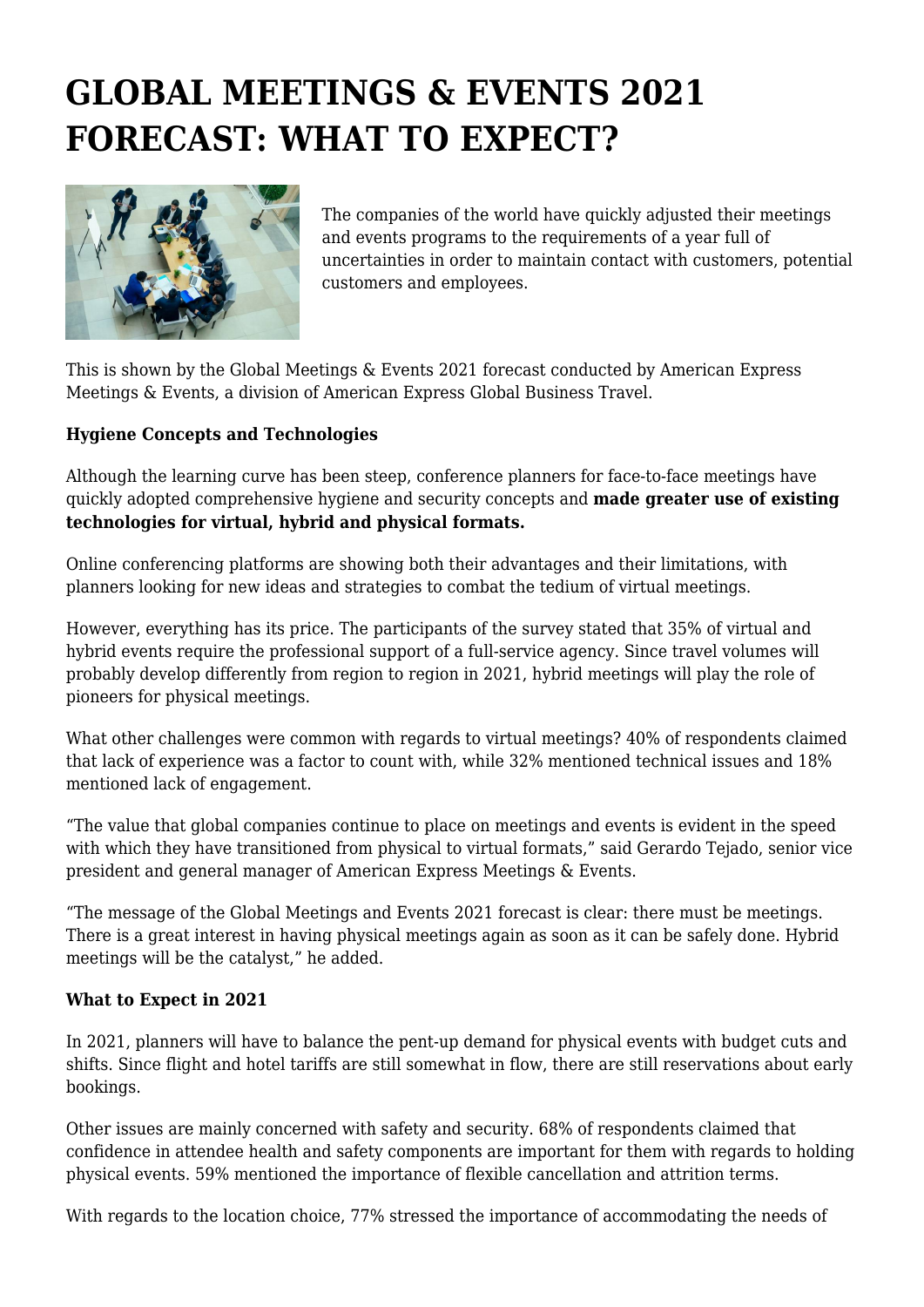social distancing. 52% of respondents noted that disinfection protocols are a key factor for them.

To counteract this uncertainty, the service providers are currently switching to more lenient cancellation and rebooking rules, often at no cost. Globally, meeting planners expect small and simple meetings in local or regional locations worldwide to return 21% faster than any other types of conference, followed by internal meetings at 18%.

### **Regional Trends**

What regional trends did the Global Meetings & Events 2021 forecast discover? Let's have a look at continents one by one to unveil their specific trends and expectations for next year.

#### **Europe**

Those surveyed for the forecast expect that physical events will account for around half of all their events next year. There will be an increase in hybrid and decrease in purely virtual events in 2021, while planning the return of physical meetings.

77% of respondents claimed that their company adopted policies for the organization of meetings. This represents the highest number of all the surveyed regions. The top 5 meeting destinations are Madrid, Paris, Barcelona, London and Berlin.

Despite the predicted limitations and uncertainties, most respondents expressed mild optimism about the health of the meetings and events industry in 2021. On a scale from 1 to 10, 12% were very optimistic (8 to 10), 72% saw themselves in the middle (4 to 7) and only 15% were very pessimistic (1 to 3).

#### **North America**

North American respondents estimate that almost a quarter (23.6%) of their events in 2021 will have a virtual component and will be smaller local events with fewer than 25 attendees that do not require air travel or hotel rooms. They expect that 45% of the virtual/hybrid meetings will take place via web conferencing and 27% will use a mobile app.

The leading conference types in North America in 2021 are expected to be small and simple meetings (USA) and internal team meetings (Canada). Regionally, the respondents anticipate a decline for most conference types. However, 36% expect the number of executive and supervisory board meetings to remain stable.

With regards to the top 5 meeting destinations, all of them are located in the United States: Orlando, Las Vegas, New York City, Washington and Dallas.

## **Central and South America**

Respondents in Central and South America are very optimistic. In fact, they are more optimistic than any other region about the health of the meeting and events industry in 2021.

76% of planners said career opportunities as professionals in the industry are "excellent". As far as the overall budget is concerned, 41% of those surveyed expect their company to spend more on meetings and events in 2021. This is the highest value of all regions examined.

The top 5 meeting destinations are Mexico City, Buenos Aires, Merida, Sao Paulo and Bogota, thus